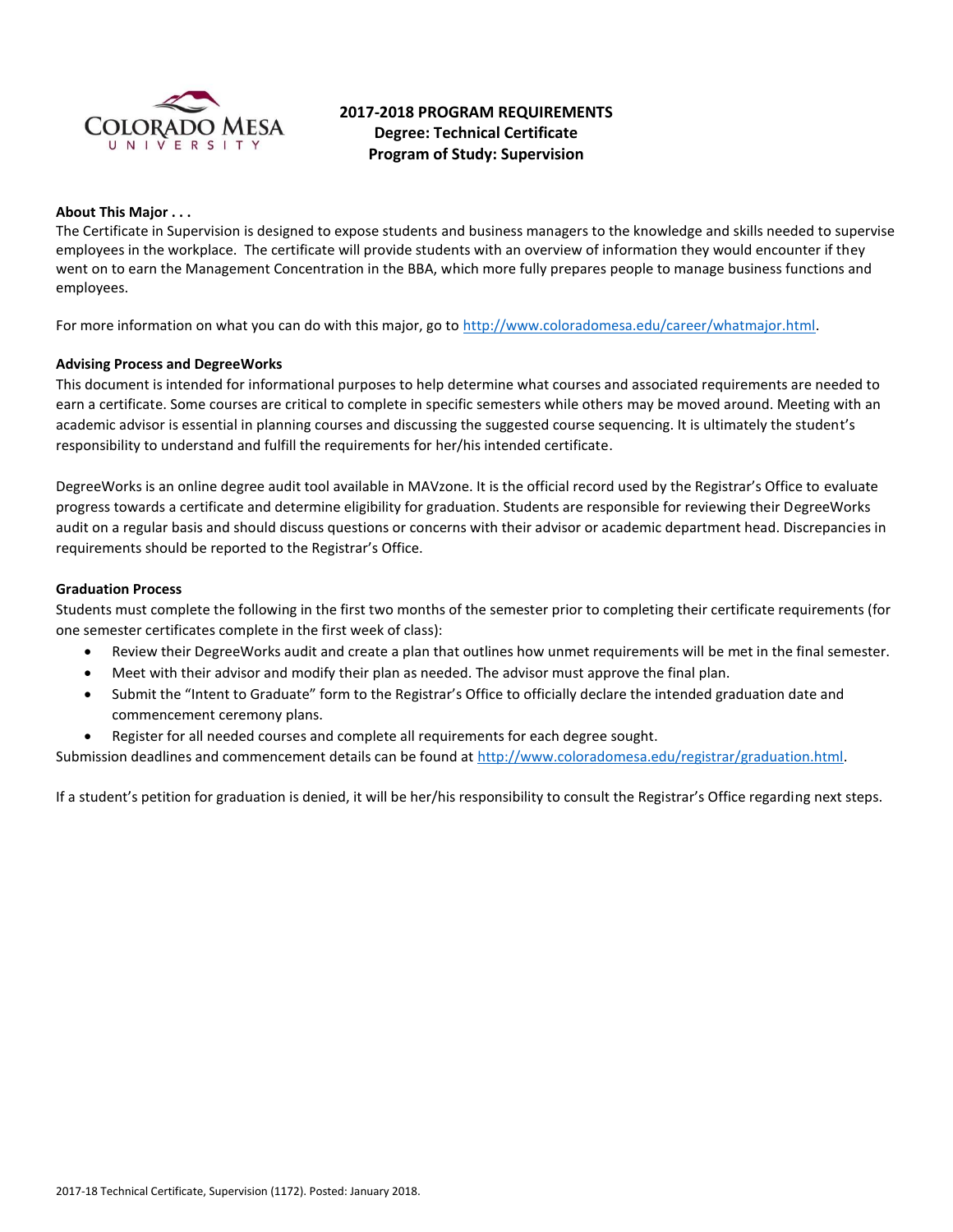# **INSTITUTIONAL CERTIFICATE REQUIREMENTS**

The following institutional requirements apply to all CMU technical certificates. Specific programs may have different requirements that must be met in addition to institutional requirements.

- Consists of 5-59 semester hours.
- Primarily 100-200 level courses.
- At least fifty percent of the credit hours must be taken at CMU.
- 2.00 cumulative GPA or higher in all CMU coursework.
- A grade lower than "C" will not be counted toward meeting the requirements.
- A course may only be used to fulfill one requirement for each degree/certificate.
- Non-traditional credit, such as advanced placement, credit by examination, credit for prior learning, cooperative education and internships, cannot exceed twenty-five percent of the semester credit hours required for a technical certificate.
- Pre-collegiate courses (usually numbered below 100) cannot be used for graduation.
- Capstone exit assessment/projects (e.g., Major Field Achievement Test) requirements are identified under Program-Specific Certificate Requirements.
- The Catalog Year determines which program sheet and certificate requirements a student must fulfill in order to graduate. Visit with your advisor or academic department to determine which catalog year and program requirements you should follow.
- See "Requirements for Undergraduate Degrees and Certificates" in the catalog for a complete list of graduation requirements.

## **PROGRAM-SPECIFIC CERTIFICATE REQUIREMENTS**

9 semester hours for the Technical Certificate in Supervision.